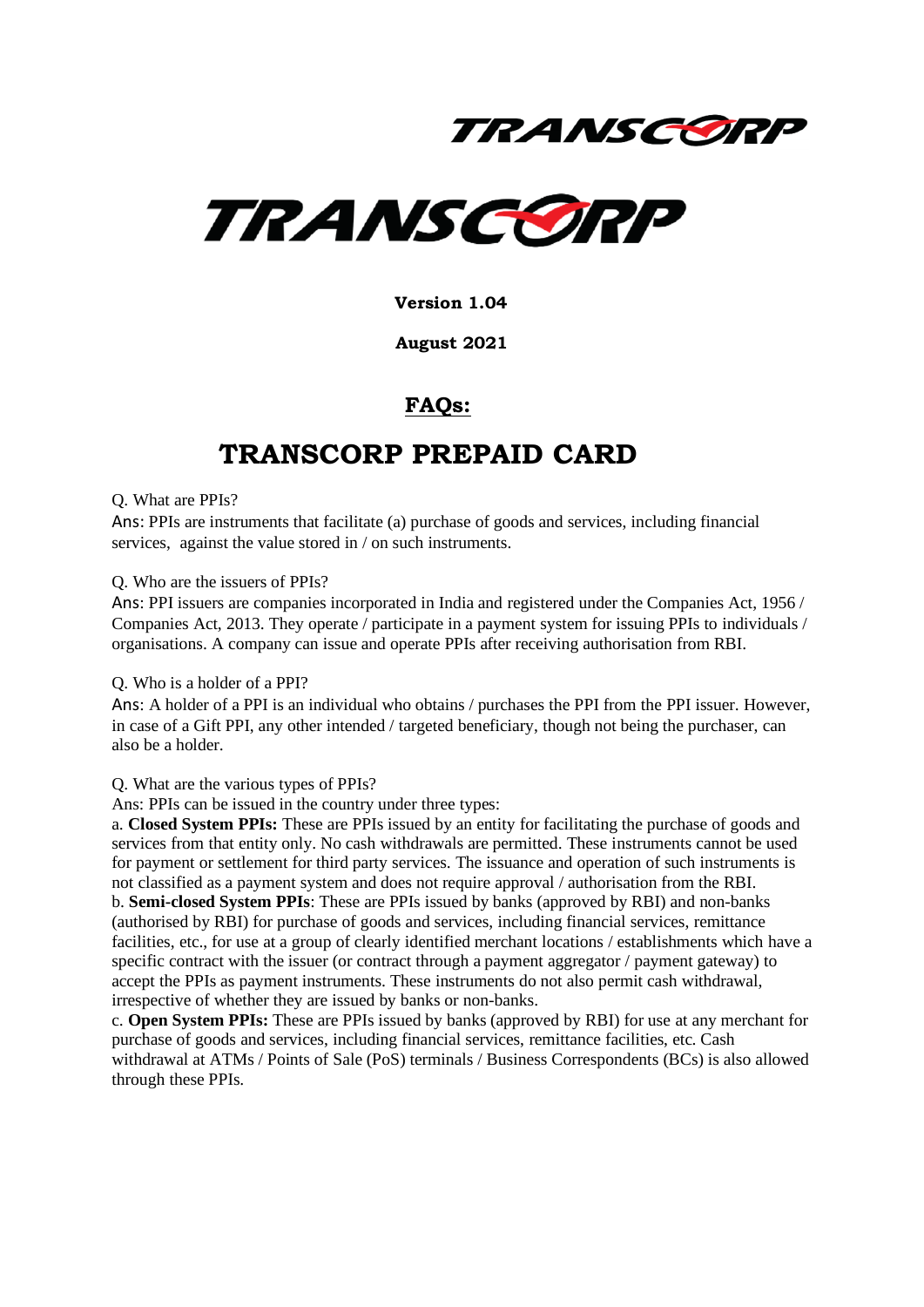

Q. How long can a customer hold a 'Small' PPI? What will happen to the balance after expiry of stipulated time?

Ans: 'Small' PPI can be held for a maximum period of 24 months only. The 24 months shall be counted from the day of opening such a PPI. Within this period of 24 months, it has to be converted into a full-KYC PPI failing which, no further credit in such PPI shall be allowed. However, the PPI holder shall be allowed to use the available balance. All such PPIs existing as on February 28, 2018 shall have to be converted into full-KYC PPI by February 29, 2020.

Q. Can a closed 'minimum-detail'/small PPI be reopened after exhausting the maximum time limit of 24 months?

Ans: Re-issue of such PPIs using the same mobile number and same minimum details is not allowed.

Q. How shall the refunds in case of failed / returned / rejected / cancelled transactions be dealt with? Ans: Refunds in case of failed / returned / rejected / cancelled transactions shall be applied to the respective PPI immediately, to the extent that payment was made initially by debit to the PPI, even if such application of funds results in exceeding the limits prescribed for that type / category of PPI.

Q. Can refunds in case of failed / returned / rejected / cancelled transactions using any other payment instrument be credited to a PPI?

Ans: Refunds in case of failed / returned / rejected / cancelled transactions using any other payment instrument should not be credited to a PPI and should be credited back to the same payment instrument.

Q. What is a TRANSCORP Reloadable Prepaid Card?

Ans: Transcorp Reloadable prepaid Card is a Rupee denominated reloadable semi-closed loop prepaid card powered by Ru-Pay/VISA. It is an easy, convenient & secured mode of payment.

Q. What are the advantages of TRANSCORP Prepaid Card? Ans:

>> It can be used for Shopping Outlets, online portals.

>> Wide accessibility at around 3 million Merchant locations and over 10,000 online websites.

>> Easy loading up to INR 2,00,000/- (Full KYC cards only)

>> Reload facility available.

>> No need to open a Bank account.

>> Easy tracking of spends using the dedicated TRANSCORP Mobile app.

Q. What are the advantages of TRANSCORP Small PPI Card? Ans:

>> It can be used for Shopping Outlets, online portals.

>> Wide accessibility at around 3 million Merchant locations and over 10,000 online websites.

 $\gg$  Easy loading up to INR 10,000/- in a month (small PPI cards only)

>> Reload facility available . However, total balance that can be loaded is limited to INR 120000/- in a year.

>> No need to open a Bank account.

>> Easy tracking of spends using the dedicated TRANSCORP Mobile app.

Q. Can I personalize my card?

Ans: Yes, you can personalize your card.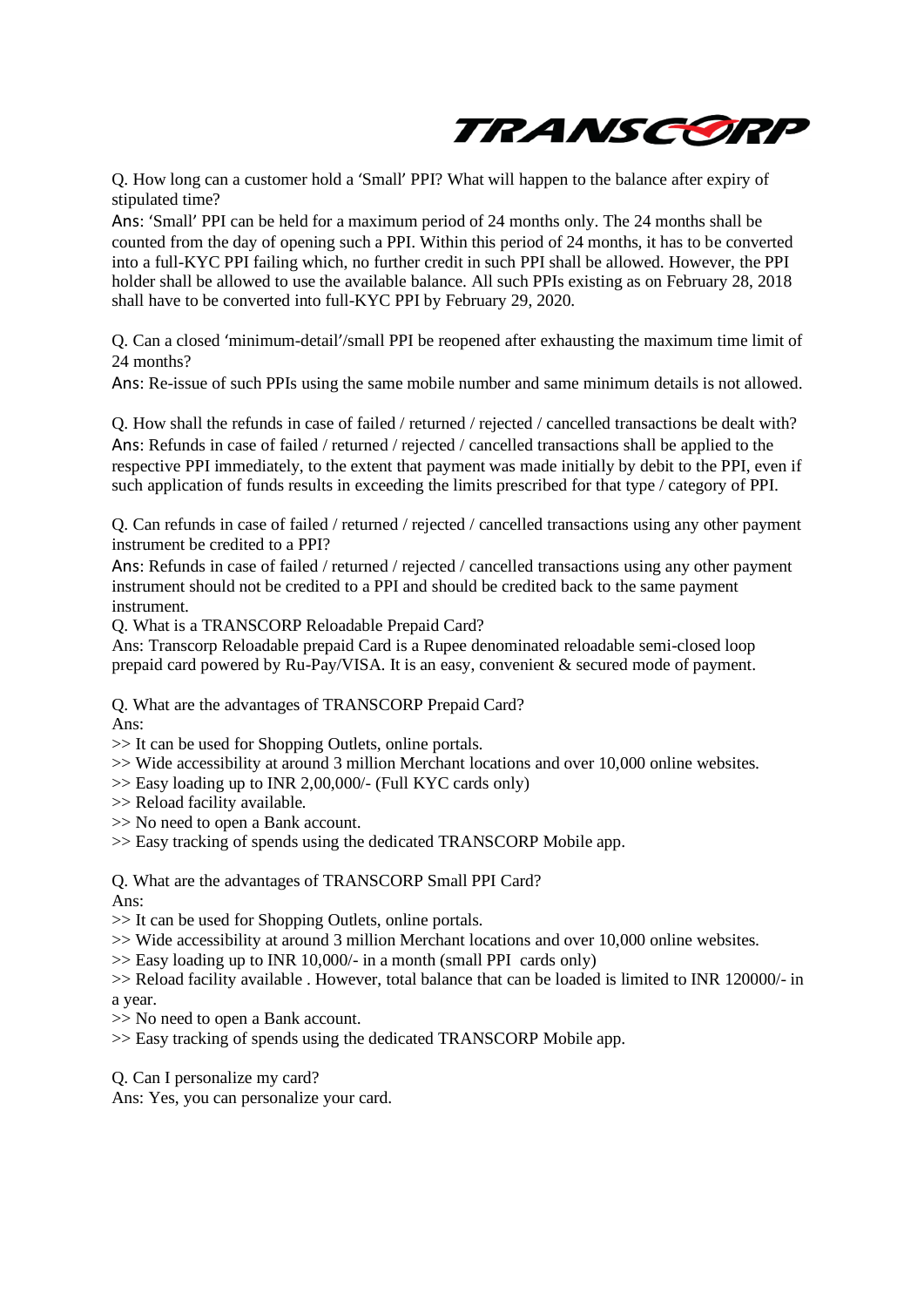

Q. How do I buy this card?

Ans:

>> These cards are issued by our branches and Corporates partners to their employees and their customer as a part of their payment programs.

>> Visit to your nearest Transcorp Branch to buy this card.

Q. How to get a Duplicate / Replacement card? Ans:

>> In case if the card is lost or stolen, the Cardholder can apply for duplicate/replacement\* card by calling our Customer Care number 7597182222

>> Post the request placement, it will take 5-7 working days for the card to be delivered at your communication address.

Q. What is the validity of TRANSCORP Prepaid Card? Ans: The Reloadable Prepaid card comes with a validity of 4 years.

Q. When can I use the card?

Ans: Your card will be activated with the loaded amount within a few hours after TRANSCORP has Received clear funds from you. Once activated, the card is ready for use.

Q. What are the Scenarios and reasons for failed/declined transaction?

Ans: There are several possibilities:

>> Your card has not been activated.

>> The amount of the purchase exceeds the available balance

>> Your card has expired

>> Your card has been reported lost or stolen

>> You have entered your PIN incorrectly

>> Any other technical issues.

Q. Where can I check the transaction details?

Ans: You can give a missed call on 8880273273 and get balance details.

Q. Will I get an alert for all the transactions done from my card?

Ans: Yes, you will receive an SMS on your registered mobile number for all the transactions made. Make sure to update your contact details to avail this facility.

Q. What is an ATM PIN or APIN?

Ans: APIN (ATM Personal Identification Number) is a 4-digit unique password required to authenticate POS transactions from your card. Never share this with anyone.

Q. How can I generate / change my PIN? Ans: It can be done through the following link: <https://cards.transcorpint.com/login>

Q. What is the security features I have on my Transcorp Prepaid Card?

Ans: TRANSCORP Prepaid Card comes with PIN based authentication for all Merchant based transactions and is powered by Ru-Pay Pay Secure for all your online purchases. Hence, the card cannot be misused by anyone else even if it is lost.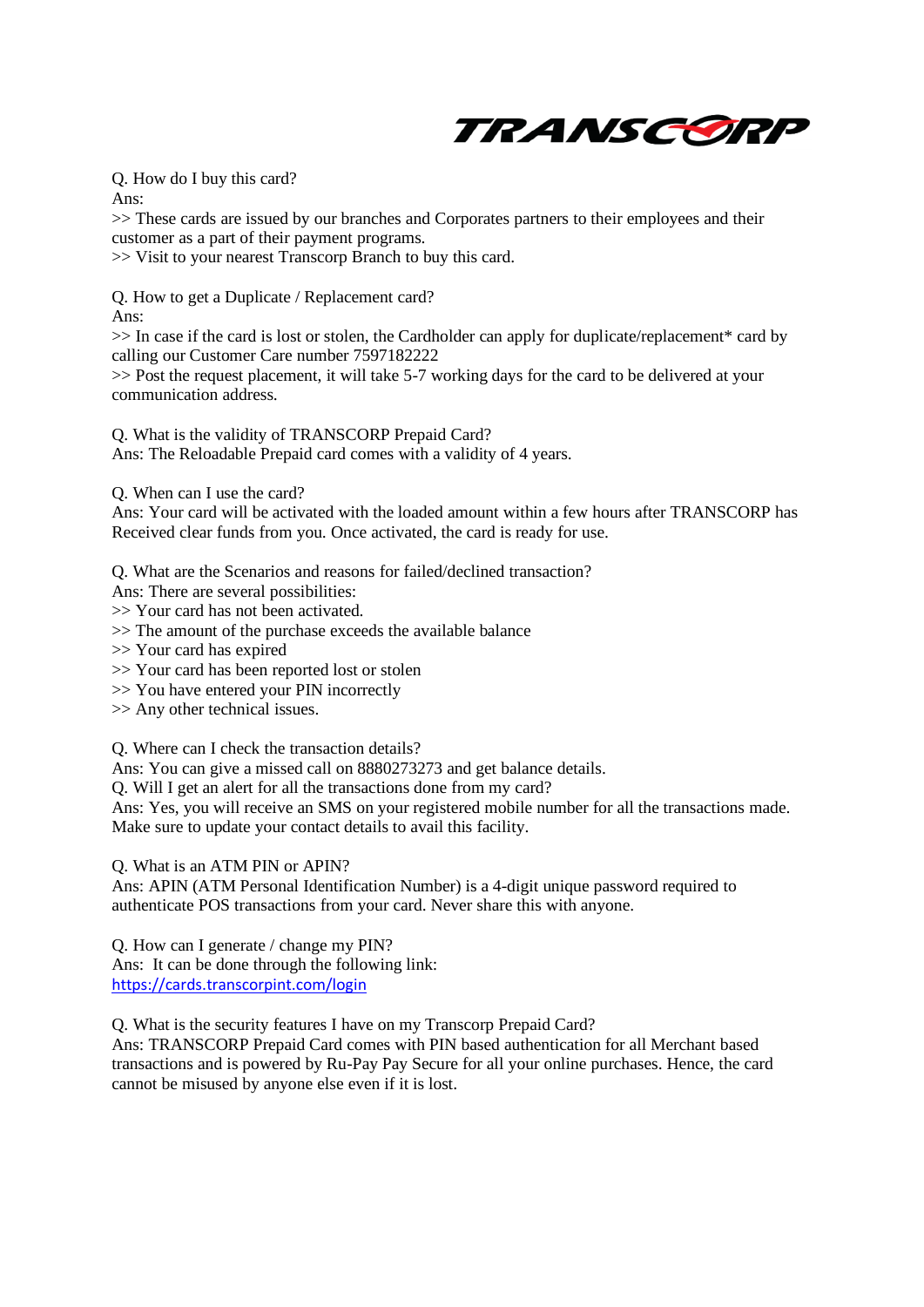

Q. What is the minimum & maximum amount that can be loaded on the TRANSCORP PREPAID Card?

Ans: There is no minimum amount (it cannot be less than Re. 1) however the maximum amount that can be loaded is Rs.2,00,000 per card (Full KYC Customer) . However, the balance on the card cannot exceed INR 3,00,000/- at any given point of time.

Q. Can I reload the TRANSCORP PREPAID Card?

Ans: Yes, the TRANSCORP prepaid cards are reloadable in nature and card can be loaded only by the Corporate that has sold/given it to its user. The card holder can also load his / her personal funds on it as below: -

>> Request your employer who issued your card to load it.

Q. How many times the TRANSCORP PREPAID card be reloaded?

Ans: There is no restriction on the number of re-loadings on a card. However, the balance on the card cannot exceed INR 2,00,000/- at any given point of time.(for full kyc)

Q. How do I get to know the balance of the Card?

Ans: Check Balance by using the following methods:

>> You can give a missed call on 8880273273 and get balance details.

>> Call our Customer Care number 7597182222

>> By logging in the portal: <https://cards.transcorpint.com/login>

Q. Where can I use the Card?

Ans: TRANSCORP Prepaid Card can be used at all merchant locations accepting Ru-Pay/VISA interchange for online transactions. It can also be customized as per the Corporate's requirement.

Q. Can I use the Card to withdraw cash? Ans: Since the Card is a semi closed loop card hence you cannot withdraw cash from the card.

Q. Can I use the Card for online transactions?

Ans: Yes, you can use Transcorp Prepaid Card at Shopping Outlets and for making online payments. Q. What is the maximum limits for cash withdrawal & Non-cash transactions?

Ans: You cannot withdraw cash from the card and for purchase transactions it is INR 2,00,000/ in full KYC and 10,000 in a month in Small PPI cards- subject to available balance on the card and regulations by RBI.

Q. Can a corporate track the expenditure of its employees? Ans: Yes, Corporate can check the same from the dedicated Corporate Portal that is made available to every corporate.

Q. What if the card is expired and the employee is continuing in the Organization? Ans: You may request for a replacement card and get the balance transferred in it.

Q. When can I use the Transcorp Gift Card?

Ans: Your card will be activated with the loaded amount upon receiving an activation request from your end. Or in case the card has been given by your corporate, kindly ask the corporate to get in touch with TRANSCORP. Once activated and loaded, you will receive SMS alerts on your registered mobile number. Now the card is ready to use.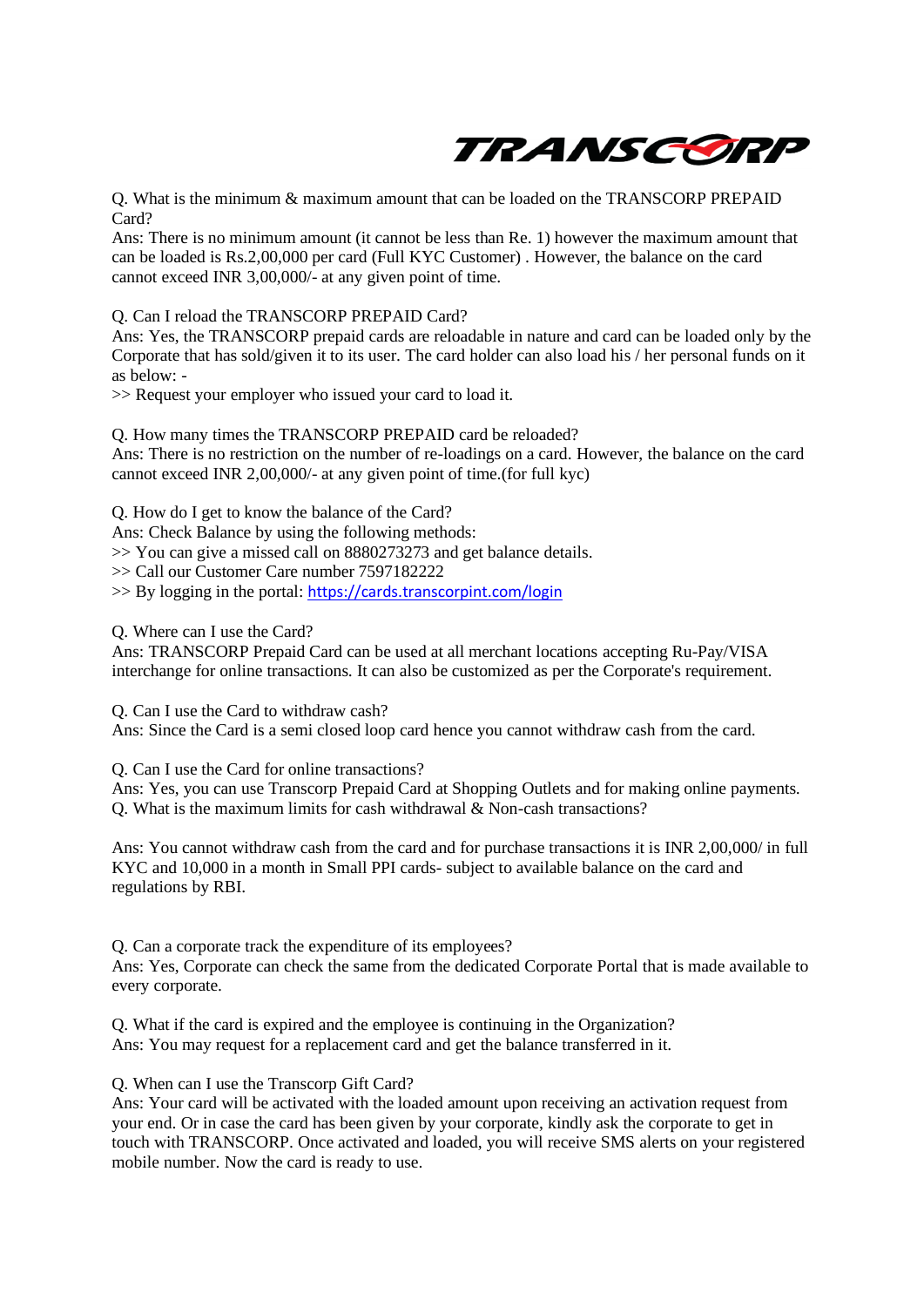

Q. Where can I check the transaction details For Gift card?

Ans: You can call our call centre at 7597182222 and ask to check your transaction details. It can be also done through the link: [https://cards.transcorpint.com/login.](https://cards.transcorpint.com/login)

Q. Can I use the TRANSCORP PREPAID card outside India? Ans: The TRANSCORP Prepaid Reloadable Card is in INR currency and is meant to be used only in India.

Q. Is there a limitation to the number of times the Card can be used? Ans: No, there is no limitation on the number of times the Card can be used.

Q. What if I have some balance left in my TRANSCORP PREPAID Card at the time of expiry? Ans: You may request for a replacement card and get the balance transferred in it.

Q. Is there a minimum balance that needs to be maintained in the Card? Ans: No, there is no requirement to maintain a minimum balance on the Card. The entire balance on the Card can be used.

Q. Is there any maximum balance which needs not to be exceeded at any point of time? Ans: Yes, the balance on the card cannot exceed in full KYC INR 2,00,000/- and in Small PPI card INR 10,000/- at any given point of time.

Q. Is there any limit for the overall amount that is loaded on the card? Ans: Yes, in a month the overall load must not exceed INR 2,00,000/- (full KYC card) or any such limit that is fixed by the Reserve Bank of India.

Q. What if my transaction value is more than the card balance?

Ans: In such situation the transaction will get declined, we suggest you check with the Merchant for part payment using the TRANSCORP PREPAID card and the balance through some other mode of payment.

Q. What if my card is lost or stolen?

Ans: The loss of the card can be reported to the branch/corporate/customer care and a replacement card can be requested. A replacement card will be issued, and the amount will be transferred to the replacement card. Replacement charges of Rs. 150 plus GST will be levied. For personalised card, INR 250 plus GST will be levied.

Q. What are the possible reasons for transaction being declined?

Ans: There are several possibilities:

>> Your card has not been activated

- >> The amount of the purchase exceeds the available balance
- >> Your card has expired
- >> Your card has been reported lost or stolen
- >> You have entered your PIN incorrectly
- >> Another technical issue.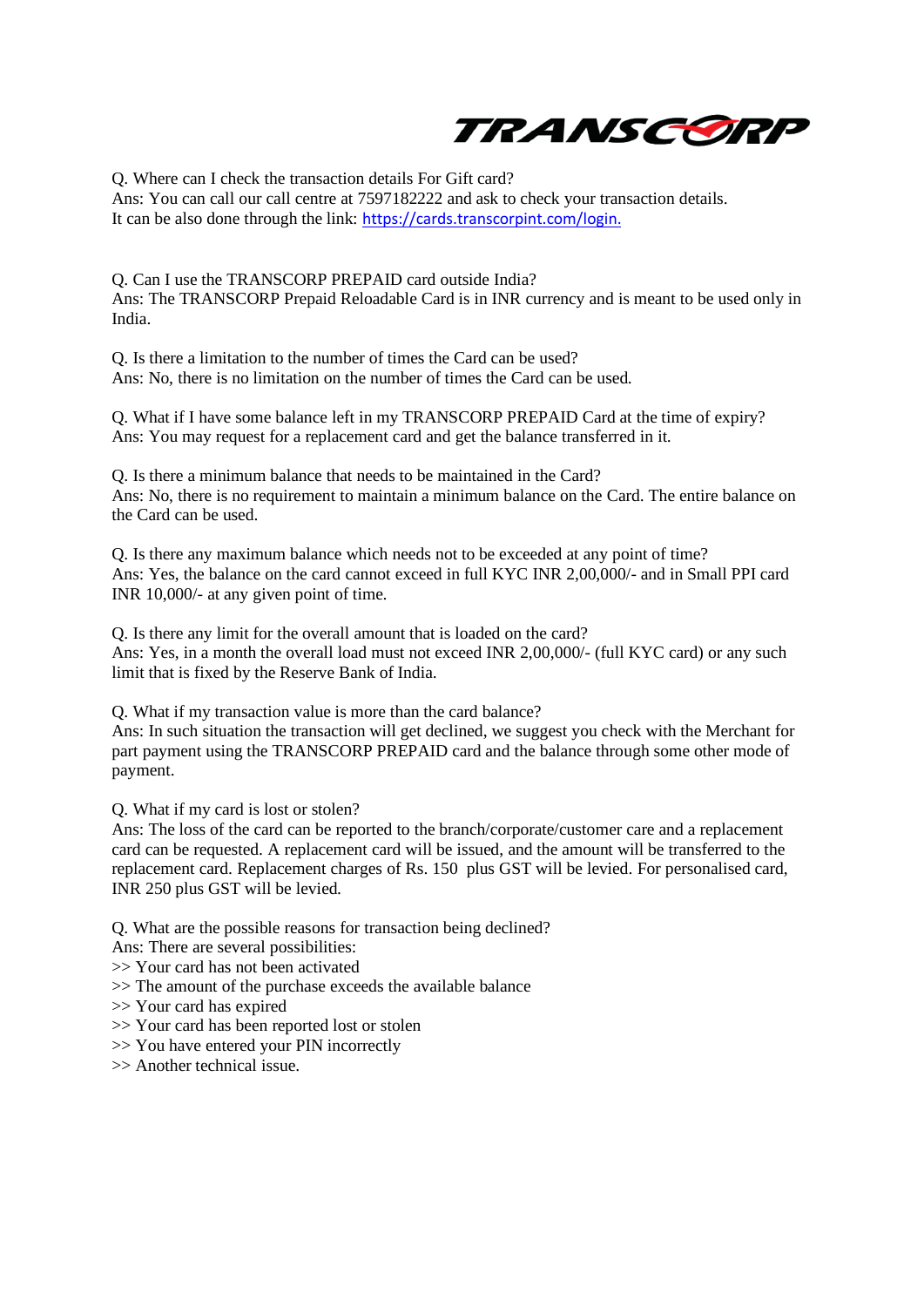

### **FAQs:**

## **TRANSCORP PREPAID GIFT CARD**

Q. What is a TRANSCORP PREPAID Gift Card?

Ans: TRANSCORP PREPAID Gift Card is a Rupee denominated prepaid card powered by Ru-Pay. It is an easy and convenient mode of payment.

Q. What are the advantages of TRANSCORP PREPAID Gift Card? Ans:

>> The TRANSCORP PREPAID Gift Card is a smart and secured way of Gifting.

>> It can be used for Shopping at Merchant Outlets and online payments.

>> With wide accessibility at around 3 million Merchant locations and over 10,000 online websites the beneficiary can choose the Gift of their Choice.

>> Easy loading from INR 500/- to Unto INR 10,000/-

>> No need to open a Bank account.

Q. Can I personalize my Gift card? Ans: Yes, the Gift Card can be personalized.

Q. I have been gifted with the TRANSCORP PREPAID Gift Card? How does it work? Ans: The TRANSCORP PREPAID Gift Card is a Rupee denominated Prepaid card loaded with certain amount. You can use it at Merchant outlets and making payments online. Every time you shop, the amount is deducted from the available card balance.

Q. How do I get this card?

Ans: Transcorp Prepaid Gift cards are issued by our Branches/Corporates partners to their employees and customers as a part of their payment programs.

Q. What is the validity of the Card?

Ans: The validity of the card is 1 year from the date of loading or the card expiry date whichever is earlier.

Q. What are the security features I have on my Gift Card?

Ans: TANSCORP PREPAID Gift Card comes with PIN based authentication for all Merchant based transactions and is powered by RuPay Pay/VISA Secure for all your online purchases. Hence, the card cannot be misused by anyone else even if it is lost.

Q. What is the minimum & maximum amount that can be loaded on the Gift Card? Ans: The Gift Card can be loaded with a minimum amount of ₹ 500 to maximum amount of ₹10,000 per card.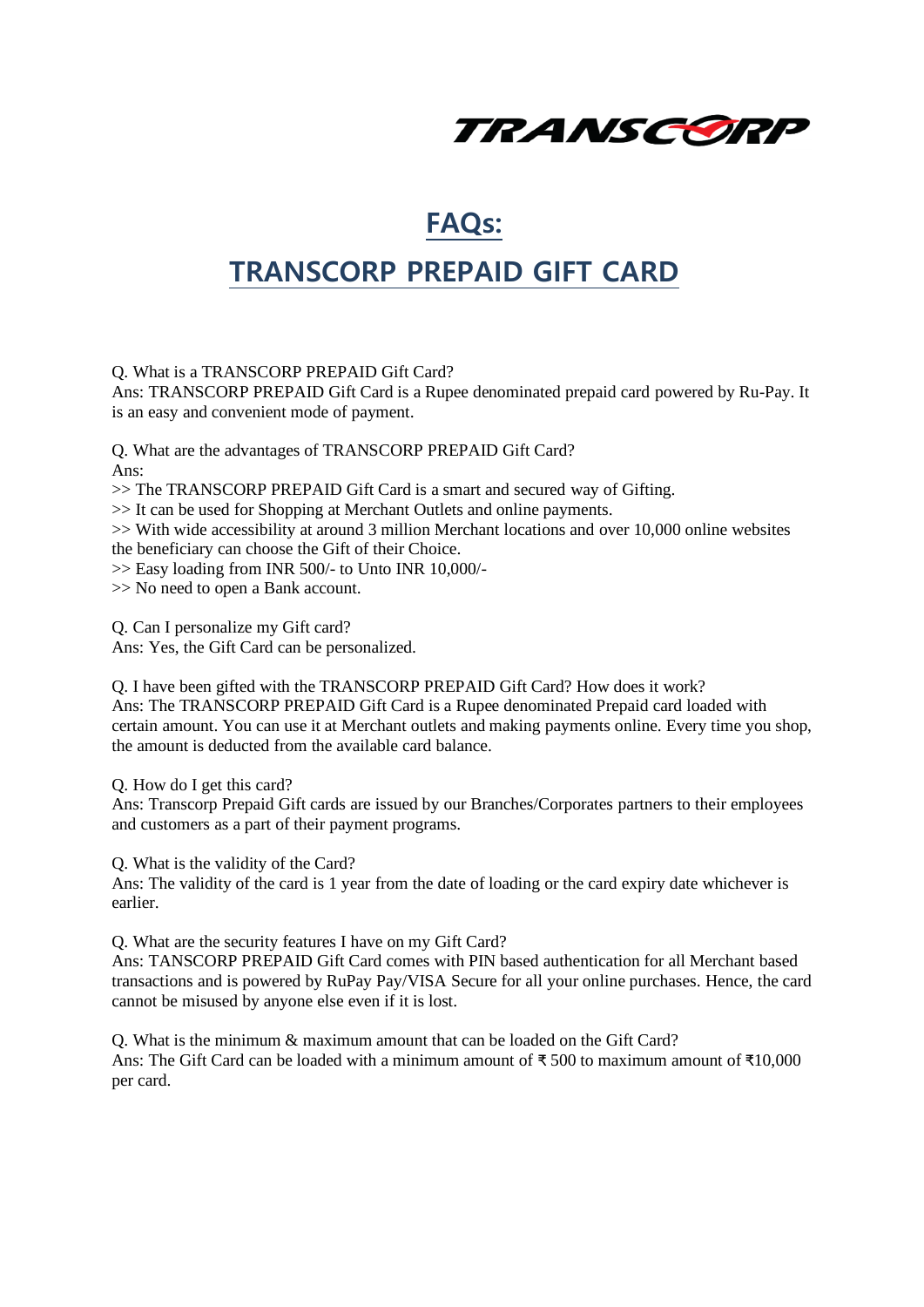

Q. Can I reload the TRANSCORP PREPAID Gift Card? Ans: Gift Card is non-reloadable card hence you cannot reload this card.

Q. How do I get to know the balance of the Card? Ans: Give missed call on 8880273273 from your registered mobile number.

Q. Can I use the money to withdraw cash with Gift Card? Ans: No, you cannot withdraw cash from the ATM (Only Balance enquiry and mini statement transactions are allowed).

Q. Can I use the Gift Card for online transactions? Ans: Yes, you can use Gift Card for making online payments.

Q. Can I use the Gift card outside India? Ans: The Gift card is in INR currency and is meant to be used only in India.

Q. Can I transfer funds from one Gift Card to any other card or to bank account? Ans: No, you cannot transfer funds from your Gift Card to any other card or to bank account.

Q. Is there a limitation to the number of times the Gift Card can be used? Ans: No, there is no limitation on the number of times the Card can be used.

Q. Is there a minimum balance that needs to be maintained in the Gift Card? Ans: No, there is no requirement to maintain a minimum balance on the Card. The entire balance on the Card can be used.

Q. What is the maximum transaction limits per day on TRANSCORP PREPAID Gift card? Ans: The transaction limits on TRANSCORP PREPAID Gift Card is INR 10,000/per day/month subject to available balance on the card.

# **TRANSCORP MULTI WALLET PREPAID CARD**

Transcorp Multi Wallet Prepaid Card Features: -

One Stop Solution

One card with multiple benefits for various allowance disbursement like meal, fuel, medical, recharge, etc Eliminates the hassle of multiple payment options by type of allowances eg. Vouchers, etc.

Categorized Wallets designed

Dedicated Wallets defined as per the type of allowances like meal, medical, fuel,

telecom, travel, etc.

Each wallet usage is restricted to the respective merchant category only.